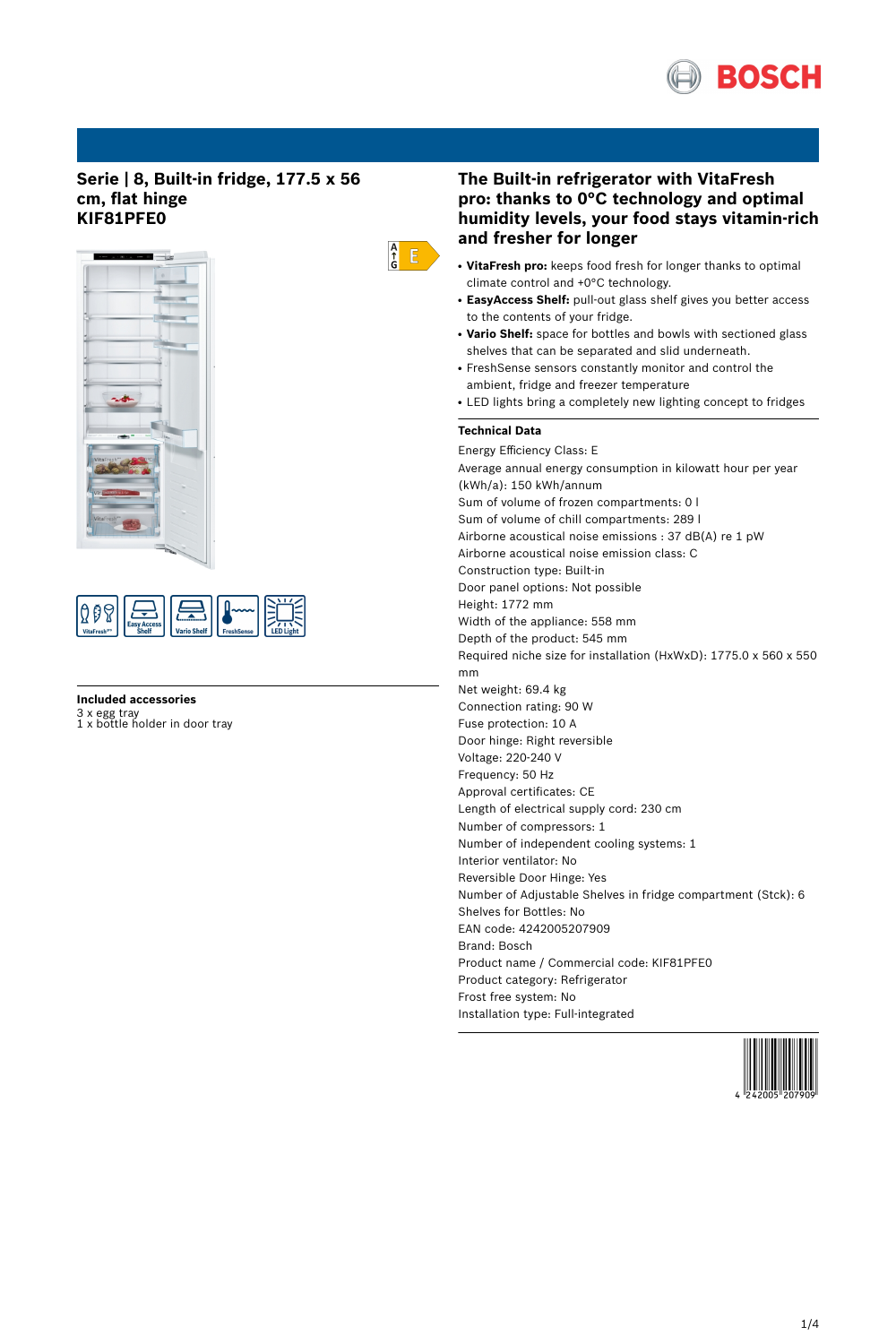

**Serie | 8, Built-in fridge, 177.5 x 56 cm, flat hinge KIF81PFE0**

**The Built-in refrigerator with VitaFresh pro: thanks to 0°C technology and optimal humidity levels, your food stays vitamin-rich and fresher for longer**

#### **Functions**

- Bright interior LED fridge light

### **Design features**

- Electronic LED display
- FreshSense Constant temperature control by intelligent sensor technology
- Super Cooling: automatic deactivation
- Optical and acoustical door open warning

### **Dimension and installation**

- Right hinged door, door reversible
- Connection value <sup>90</sup> <sup>W</sup>
- $-220 240$  V
- Dimensions: 177.2 cm H x 55.8 cm W x 54.5 cm D
- Niche Dimensions: 177.5 cm <sup>H</sup> <sup>x</sup> <sup>56</sup> cm <sup>W</sup> <sup>x</sup> <sup>55</sup> cm <sup>D</sup>

#### **Key features - Fridge section**

#### **Freshness System**

- <sup>1</sup> VitaFresh pro 0°C drawer with humidity control fruits and vegetables stay vitamin-rich and fresher for longer. 2 VitaFresh pro 0°C drawers -Fish and meat stay vitamin-rich and fresher for longer.
- <sup>5</sup> door trays, including 1x dairy compartment
- <sup>7</sup> safety glass shelves (6 height adjustable)
- <sup>3</sup> <sup>x</sup> egg tray, .
- Based on the results of the standard 24-hour test. Actual consumption depends on usage/position of the appliance.

## **Dimension and installation**

#### **Performance and Consumption**

- EU19\_EEK\_D: E
- Total Volume : <sup>289</sup> <sup>l</sup>
- Net Fridge Volume : <sup>289</sup> <sup>l</sup>
- Annual Energy Consumption: <sup>150</sup> kWh/a
- Climate Class: SN-ST
- Noise Level : <sup>37</sup> dB , EU19\_Noise emission class\_D: <sup>C</sup>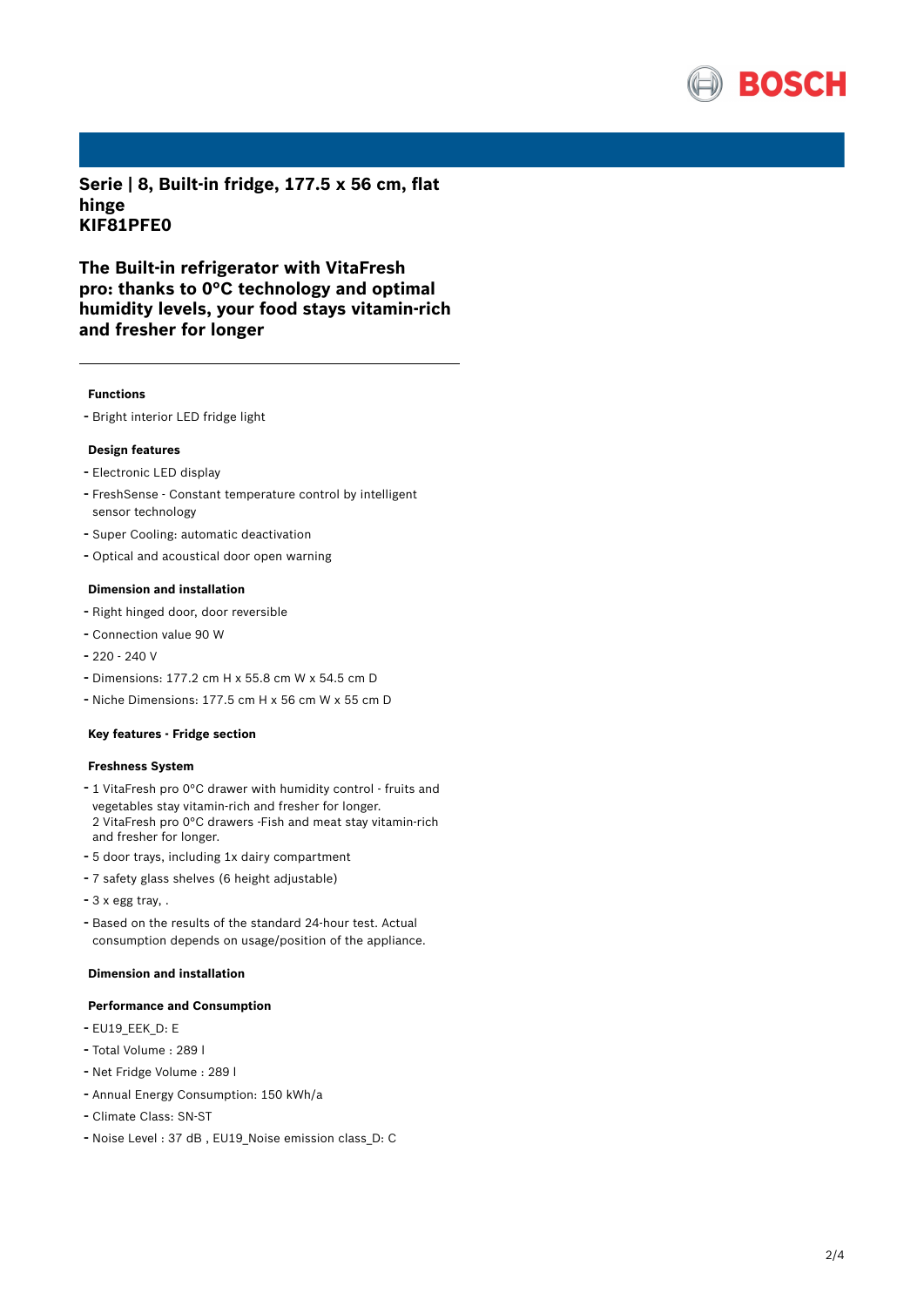

## **Serie | 8, Built-in fridge, 177.5 x 56 cm, flat hinge KIF81PFE0**





min. 40 B. Front panel overhang  $1772$  A+B (max.) Lower edge of<br>front panel  $\overline{A}$ 

measurements in mm

Maximal permissible weight of the unit fronts



Fitted kitchen unit doors that exceed the permissible<br>weight may cause damage and result in functional<br>impairment of the hinges.

| T: Includes height<br>of appliance door<br>Hinges in mm: | lundamped<br>hinge,<br>Door in kg: | damped<br>hinge,<br>Door in kg: |
|----------------------------------------------------------|------------------------------------|---------------------------------|
| 1500-1750                                                | 22                                 | 22                              |



measurements in mm Recommended gap dimensions for flat hinges



The gap dimensions recommended in the table must be adhered to in order the ensure that appliance doors do not<br>collide with anything when they are opened,<br>and to avoid causing damage to kitchen units.